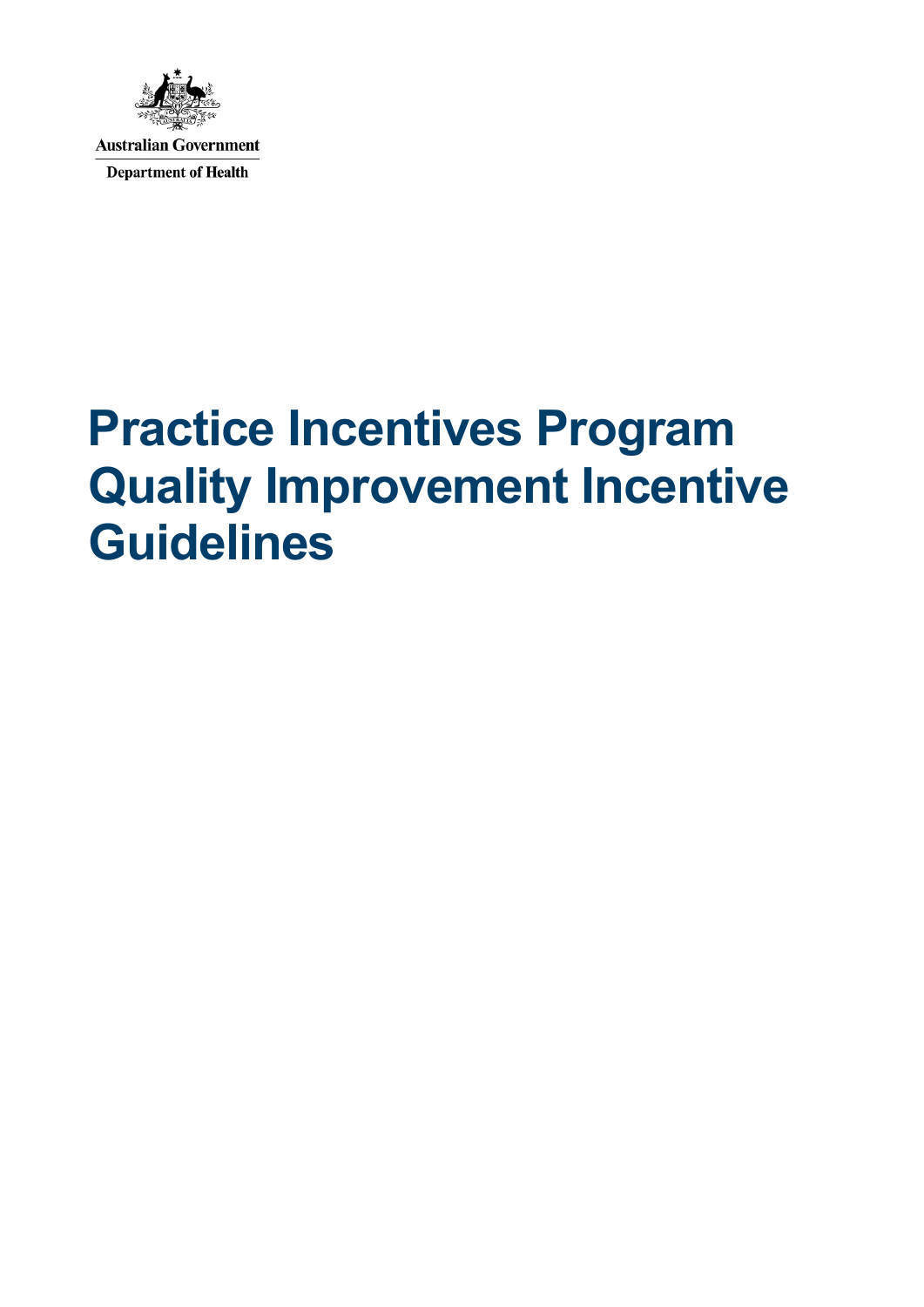# **Acknowledgement**

#### *© Commonwealth of Australia 2019*

This work is copyright. You may download, display, print and reproduce the whole or part of this work in unaltered form for your own personal use or, if you are part of an organisation, for internal use within your organisation, but only if you or your organisation do not use the reproduction for any commercial purpose and retain this copyright notice and all disclaimer notices as part of that reproduction. Apart from rights to use as permitted by the *Copyright Act 1968* or allowed by this copyright notice, all other rights are reserved and you are not allowed to reproduce the whole or any part of this work in any way (electronic or otherwise) without first being given the specific written permission from the Commonwealth to do so. Requests and inquiries concerning reproduction and rights are to be sent to the Communication Branch, Department of Health, GPO Box 9848, Canberra ACT 2601, or via e-mail to **[copyright@health.gov.au.](mailto:copyright@health.gov.au)**

Preferred citation: Department of Health. Author. Practice Incentives Program Quality Improvement Incentive Guidelines Canberra: Australian Government Department of Health; 2019.

#### **Disclaimer**

These guidelines are for information purposes and provide the basis upon which Practice Incentive Program Quality Improvement Incentive payments are made. While it is intended that the government will make payments as set out in these guidelines, the making of payments is at its sole discretion. The government may alter arrangements for the Practice Incentive Program at any time and without notice. The Government does not accept any legal liability or responsibility for any injury, loss or damage incurred by the use of, reliance on, or interpretation of the information provided in these guidelines.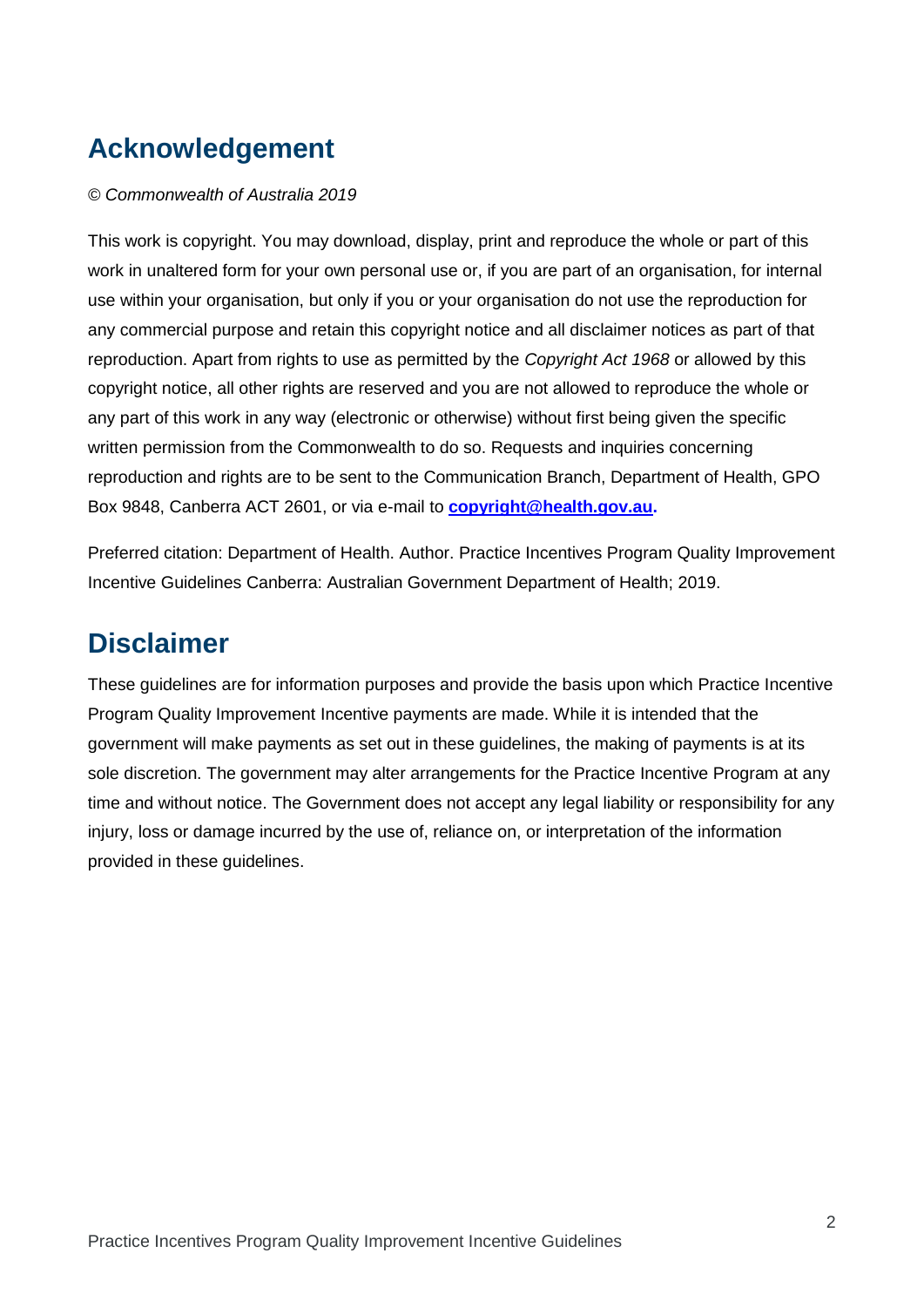# **Introduction**

The Practice Incentives Program (PIP) Quality Improvement (QI) Incentive is a payment to general practices that participate in quality improvement to improve patient outcomes and deliver best practice care.

# **About the PIP QI Incentive**

Under the PIP QI Incentive, general practices work with their local Primary Health Network (PHN) to undertake continuous quality improvement activities through the collection and review of practice data on specified Improvement Measures.

Aboriginal Community Controlled Health Services (ACCHS) and other organisations funded under the Indigenous Australians' Health Programme (IAHP) already have a well-established system of using primary health data to undertake quality improvement activities. These activities help improve the delivery of primary health care for Aboriginal and Torres Strait Islander people. For the purposes of the PIP QI Incentive, IAHP funded organisations will continue to provide data against the **[Aboriginal and Torres Strait Islander National Key Performance Indicators \(nKPIs\),](http://www.health.gov.au/internet/main/publishing.nsf/content/indigenous-nkpidata)** within their existing arrangement with the Department of Health.

# **Quality improvement in general practice**

Quality improvement is foundational to contemporary high performing primary care. It includes team based approaches, peer review, reflective practice, best practice, and data analysis. It can improve uptake of evidence-based practices for better patient outcomes, better professional development, and better system performance.

The Royal Australian College of General Practitioners defines continuous quality improvement as an ongoing activity undertaken within a general practice with the primary purpose to monitor, evaluate or improve the quality of healthcare delivered to practice patients.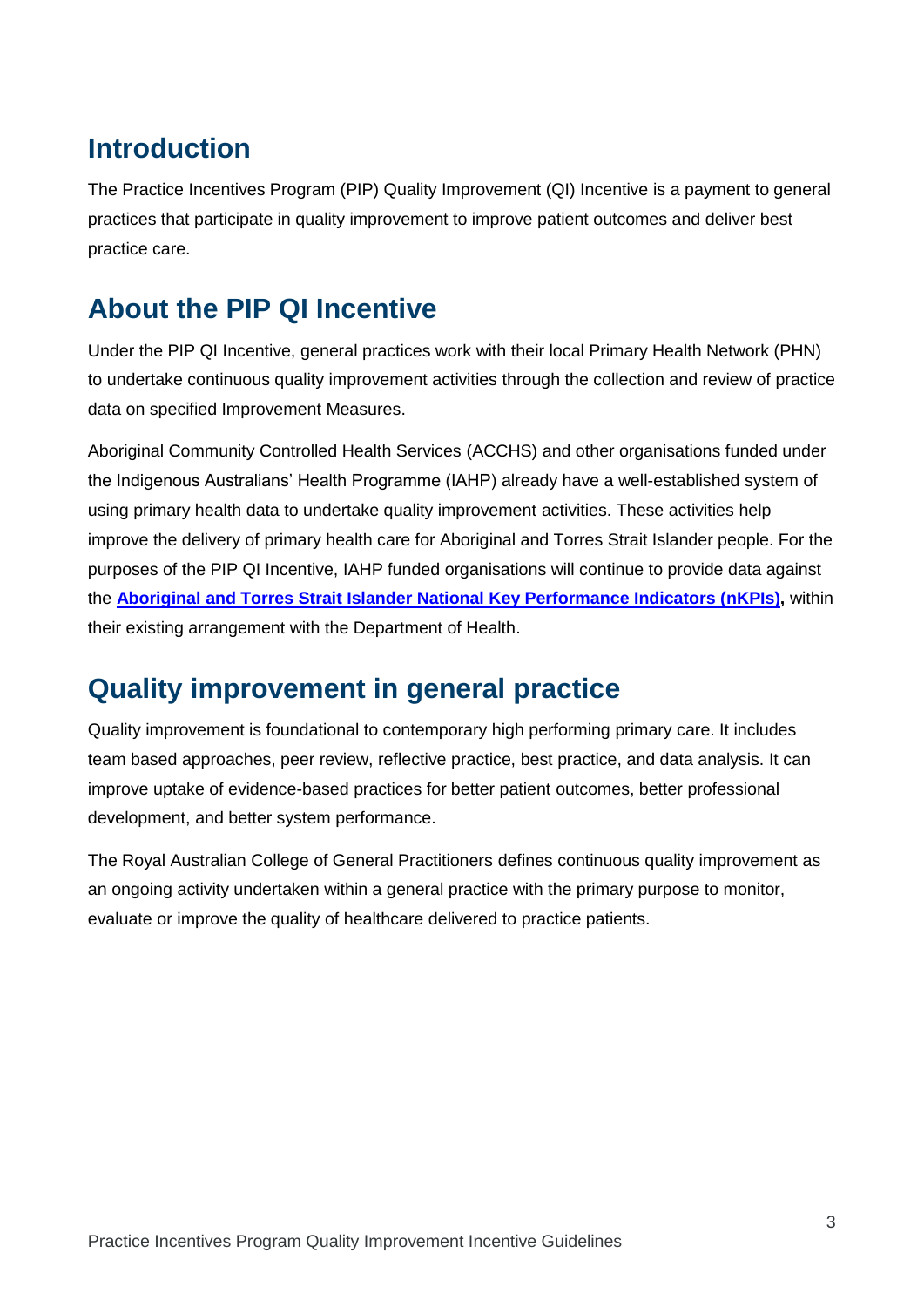A general practice will need to meet **two components** to qualify for a PIP QI Incentive payment.

#### **1. Participation in continuous quality improvement activities**

The PIP QI Incentive rewards practices for participating in continuous quality improvement activities in partnership with their local PHN.

Practices may focus their quality improvement activities on the specified Improvement Measures. There are no prescribed targets associated with any of the Improvement Measures. Alternatively, practices may focus their quality improvement activities on any other areas informed by their clinical information system data that meet the needs of their practice population.

PHNs already work with many general practices to support quality improvement. This includes the collection and review of clinical data to inform quality improvements in health care, and adoption of best practice methods.

IAHP funded organisations will meet this requirement by continuing to undertake quality improvement activities in line with their existing arrangement with the Department of Health.

**Use the [PHN Contacts](http://www.health.gov.au/internet/main/publishing.nsf/Content/PHN-Contacts) to identify the local PHN for your area.**

#### **2. PIP Eligible Data Set**

The PIP Eligible Data Set is the data collected against the specified Improvement Measures.

This data set must be managed in accordance with the PIP Eligible Data Set Data Governance Framework. After PIP QI Incentive registration the data set must be electronically submitted to a general practice's local PHN on a quarterly basis within the data submission period. PHNs will provide feedback to help general practices identify priority areas and continuous quality improvement activities.

Participation in the PIP QI Incentive does not change existing data ownership arrangements of patient data. This means the Department of Health will not have access to an individual general practice's PIP Eligible Data Set.

A set of ten Improvement Measures has been developed based on the **[nKPIs](http://www.health.gov.au/internet/main/publishing.nsf/content/indigenous-nkpidata)** and adapted for broader use across all general practices.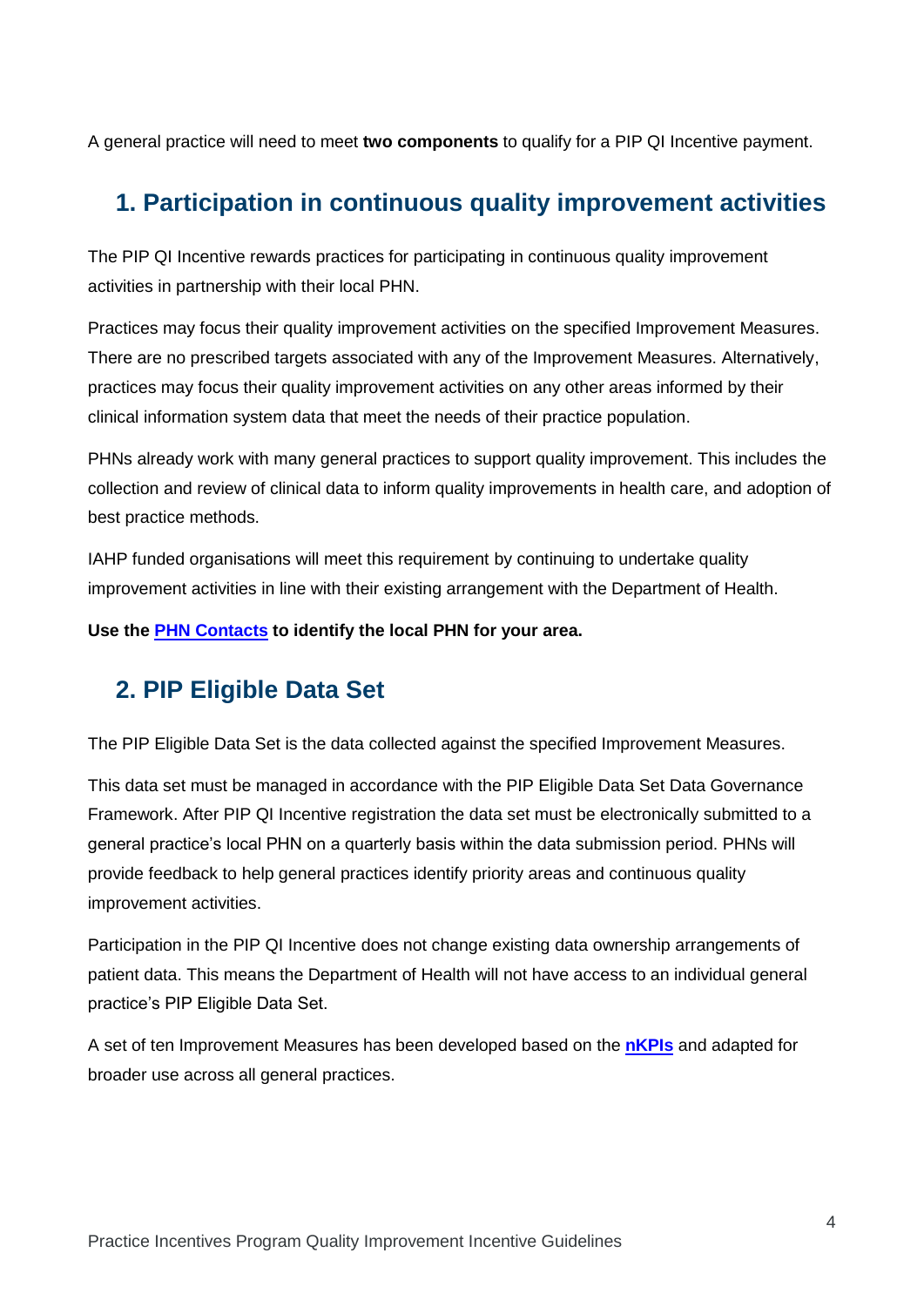The ten Improvement Measures do not assess an individual general practice or General Practitioner performance. They represent key health priority areas, including those chronic diseases which reflect the highest areas of disease burden for the Australian population, and their associated risk factors. Data collected through the PIP QI Incentive will be used to benefit patients directly at the practice level and to inform PHN regional planning and contribute to national health policy.

ACCHS and other IAHP funded organisations will meet this requirement by continuing to report on the **[nKPI](http://www.health.gov.au/internet/main/publishing.nsf/content/indigenous-nkpidata)** data.

**Read more about the [Improvement Measures.](https://www.health.gov.au/internet/main/publishing.nsf/Content/D4FE6997059769B8CA258426000794AF/$File/Practice%20Incentives%20Program%20Quality%20Improvement%20Measures.docx)**

#### **PIP Eligible Data Set Data Governance Framework**

The PIP Eligible Data Set Data Governance Framework is a principles based Framework that details the roles and responsibilities of all data custodians involved in the management of the PIP Eligible Data Set. The data set must be managed in accordance with the Framework.

**Read more about the [PIP Eligible Data Set Data Governance Framework.](https://www.health.gov.au/internet/main/publishing.nsf/Content/D4FE6997059769B8CA258426000794AF/$File/Practice%20Incentives%20Program%20Eligible%20Data%20Set%20Data%20Governance%20Framework.docx)**

### **Eligibility**

To be eligible to receive a PIP QI payment general practices **must**:

- be eligible for the PIP
- register for the PIP QI Incentive
- electronically submit the PIP Eligible Data Set to their local PHN quarterly
- undertake continuous quality improvement activities in partnership with their local PHN.

To be eligible to receive a PIP QI payment ACCHS and other IAHP organisations **must:**

- be eligible for the PIP
- register for the PIP QI Incentive
- report on the **[nKPIs](http://www.health.gov.au/internet/main/publishing.nsf/content/indigenous-nkpidata)** to the Department of Health
- undertake quality improvement activities within their existing arrangement with the Department of Health.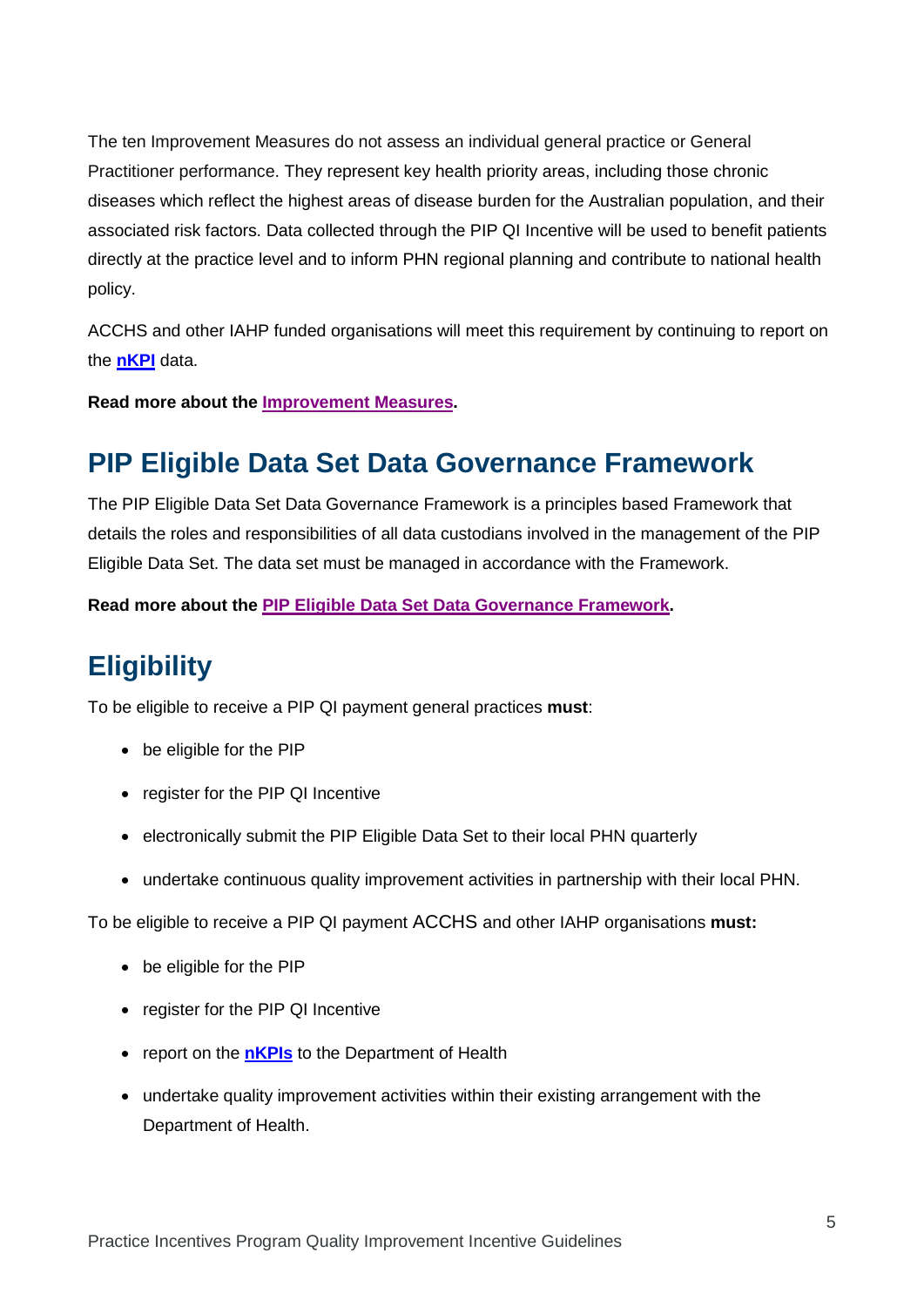ACCHS and other IAHP funded organisations may choose to share data with their local PHN. However, they don't need to do this in order to receive the PIP QI Incentive payment. They are not required to report on the ten Improvement Measures.

### **Payments**

The PIP QI Incentive is administered by the Department of Human Services (Human Services). Human Services will make the PIP QI payment quarterly to the nominated bank account of the practice.

Eligible practices can receive a maximum payment of \$12,500 per quarter, based on \$5.00 per Standardised Whole Patient Equivalent, per year. In order to receive a payment general practices must have submitted their quarterly data at least once during the data submission period for that quarter. ACCHS and other IAHP organisations will provide **[nKPI](http://www.health.gov.au/internet/main/publishing.nsf/content/indigenous-nkpidata)** data within their existing arrangement with the Department of Health.

| Table 1: Reference periods with corresponding data submission periods and payment |  |
|-----------------------------------------------------------------------------------|--|
| months                                                                            |  |

| <b>Reference period</b>  | Data submission period   | <b>Payment month</b> |
|--------------------------|--------------------------|----------------------|
| 1 August to 31 October   | 1 August to 15 October   | November             |
| 1 November to 31 January | 1 November to 15 January | February             |
| 1 February to 30 April   | 1 February to 15 April   | May                  |
| 1 May to 31 July         | 1 May to 15 July         | August               |

# **Applying**

General practices, ACCHS and other IAHP organisations may apply for the PIP QI Incentive online through [Health Professional Online Services \(HPOS\)](https://www.humanservices.gov.au/organisations/health-professionals/services/medicare/hpos) using their Provider Digital Access (PRODA) account. Read more at **[humanservices.gov.au/hpos](https://www.humanservices.gov.au/organisations/health-professionals/services/medicare/hpos)**.

# **Withdrawing**

General practices, ACCHS and other IAHP organisations can withdraw from the PIP QI Incentive online through HPOS by the data submission period end date for the relevant quarter. General practices, ACCHS and other IAHP organisations can re-apply at any time for the PIP QI Incentive online through HPOS.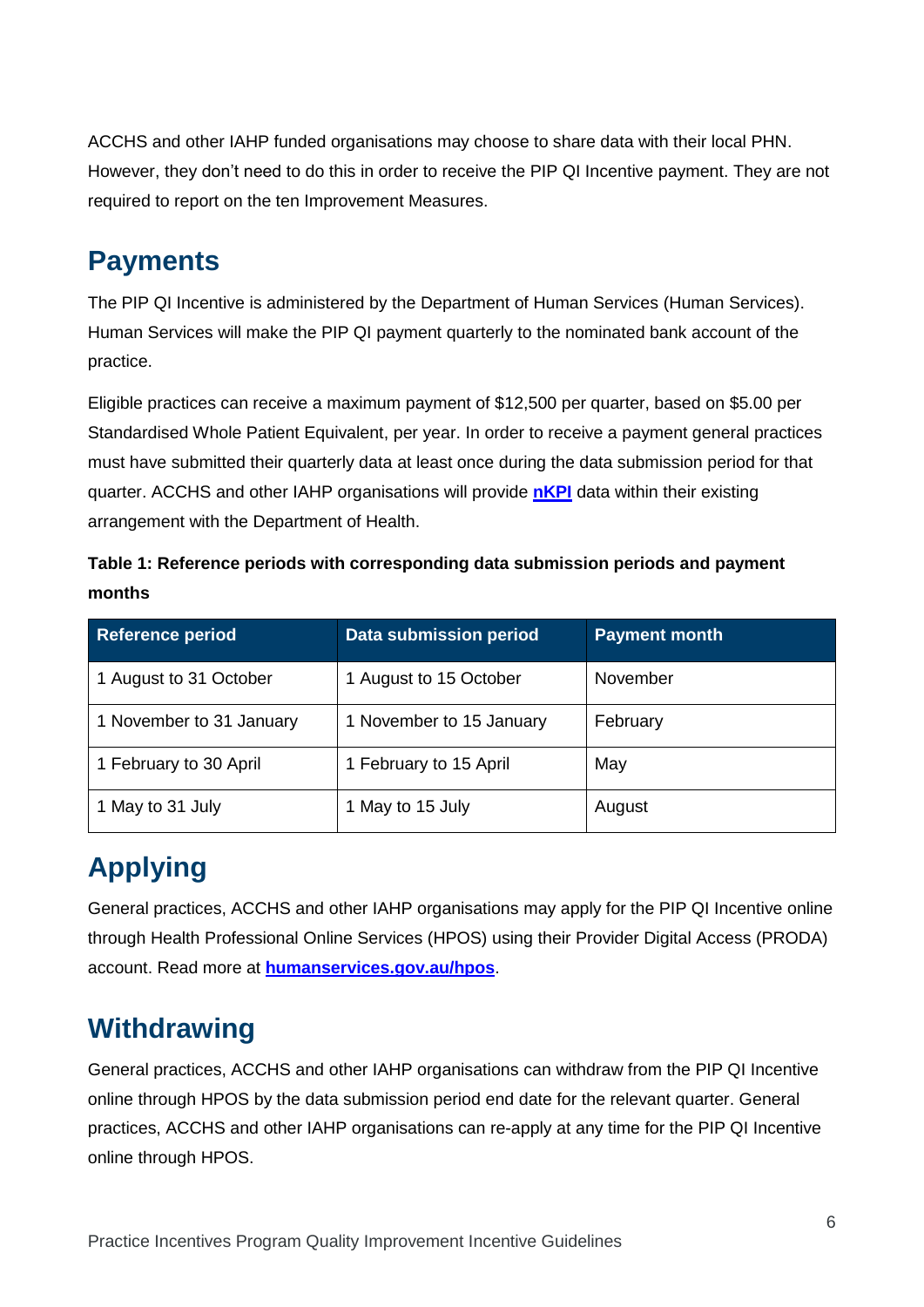# **Obligations**

General practices, ACCHS and other IAHP organisations need to:

- give information to Human Services as part of the ongoing annual confirmation statement process to make sure the practice has met the PIP eligibility requirements
- give information to the Department of Health as part of the ongoing audit process to verify that the practice has met eligibility requirements
- make sure all information provided to Health and Human Services is correct
- write to Human Services if there are changes to practice arrangements by the data submission period end date
- nominate an authorised contact person who can act on your behalf to confirm changes for PIP claims and payments.

### **Rights of review**

The PIP has a review of decision process for program decisions. To ask for a review of a decision, the authorised contact person or owners of the practice must complete the **[Practice Incentives](https://www.humanservices.gov.au/organisations/health-professionals/forms/ip027)  [Review of decision form \(IP027\)](https://www.humanservices.gov.au/organisations/health-professionals/forms/ip027).**

The authorised contact person or owners of the practice need to submit the completed form to Human Services **within 28 days** of receiving the reviewable decision.

Human Services will review the decision and write to the authorised contact person or owners of the practice about the outcome.

# **Audits**

The Department of Health conducts audits of PIP practices to ensure they're meeting the requirements outlined in these guidelines. The audit may include reviewing practice documentation. If requested, practices must provide evidence to support eligibility and claims for payment.

If a practice doesn't meet all eligibility requirements they won't receive a PIP QI Incentive payment.

Practices must retain practice documentation for 6 years in case they are selected for an audit. Human Services may recover payments if practices can't provide evidence of meeting the eligibility requirements or evidence to substantiate claims.